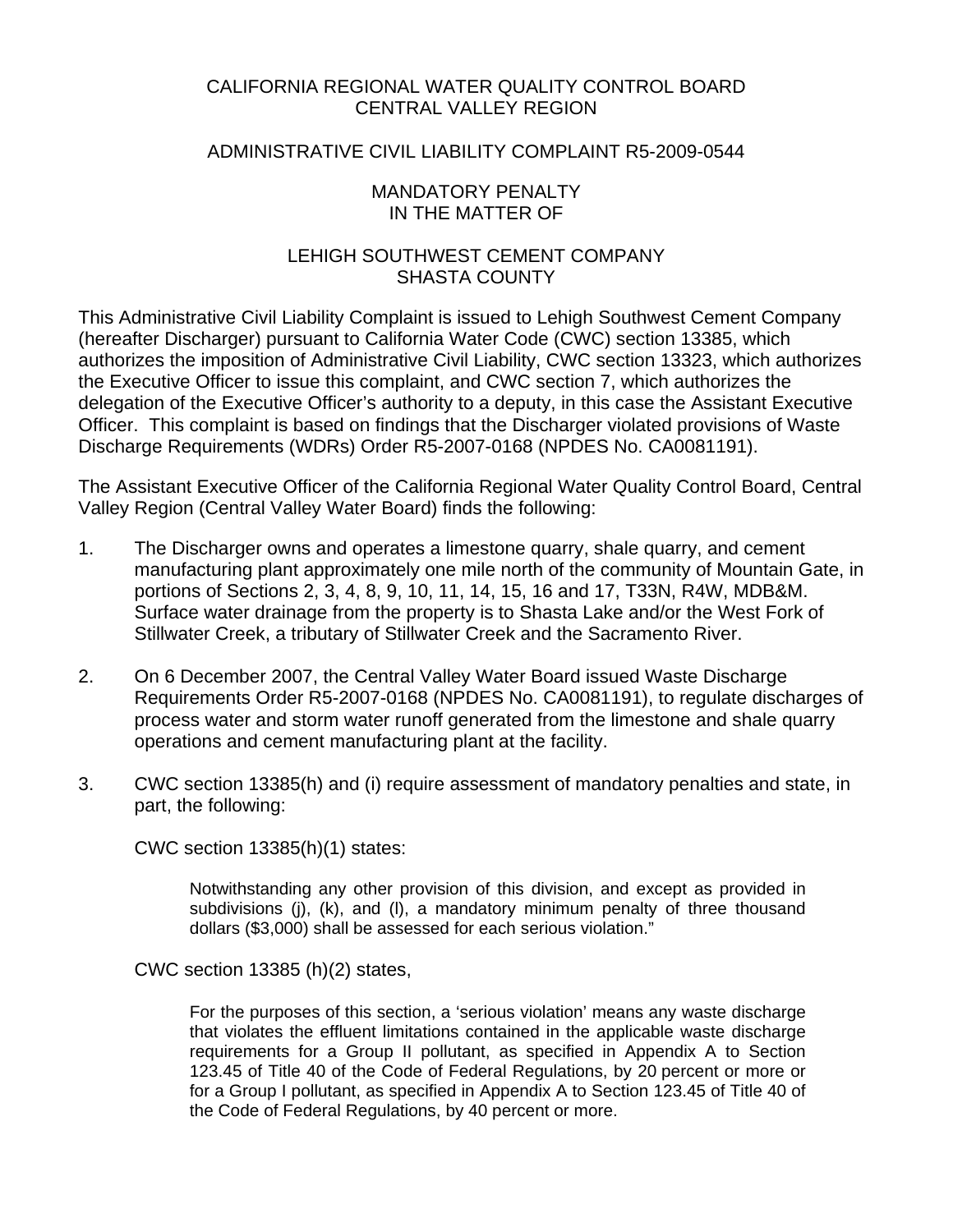4. CWC section 13323 states, in part:

Any executive officer of a regional board may issue a complaint to any person on whom administrative civil liability may be imposed pursuant to this article. The complaint shall allege the act or failure to act that constitutes a violation of law, the provision authorizing civil liability to be imposed pursuant to this article, and the proposed civil liability.

5. Order R5-2002-0057 includes, in part, the following effluent limitations:

#### **B. Effluent Limitations - Discharges 001A and 001B)**

1. The Discharger shall maintain compliance with the following effluent limitations at Discharge Point 001A and 001B, with compliance measured at Monitoring Locations SW-SW-001A and SW-001B respectively as described in the attached MRP: of storm water from sedimentation basins in excess of the following is prohibited:

## **Table 7. Final Effluent Limitations – Discharge Points 001A and 001B.**

|                      |              | <b>Effluent Limitations</b> |                                |                                        |                                        |
|----------------------|--------------|-----------------------------|--------------------------------|----------------------------------------|----------------------------------------|
| <b>Parameter</b>     | <b>Units</b> | Average<br>monthly          | <b>Maximum</b><br><b>Daily</b> | <b>Instantaneous</b><br><b>Minimum</b> | <b>Instantaneous</b><br><b>Maximum</b> |
| Settleable<br>Solids | mL/L         |                             | 0.2                            |                                        |                                        |
| pH                   | Jnits        |                             |                                | 6.C                                    |                                        |

(1) Except for discharges associated with a 10-year 24-hour rainfall event, or greater

- 6. On 16 February 2009 the daily maximum effluent settleable solids concentration in Discharge Point 001A was measured at 0.5 mL/L, or 150 percent greater than the allowed daily maximum of 0.2 mL/L. The violation was reported by Lehigh Southwest Cement Company in its February 2009 monthly monitoring report.
- 7. CWC section 13385(h)(2) defines a serious violation as an exceedance of 40% or more of a group I pollutant as defined in 40 CFR 123.45 or an exceedance by 20% or more of a group II pollutant as defined in 40 CFR 123.45. Settleable solids is a group I pollutant under 40 CFR 123.45. The measured violation is a "serious violation" under CWC section 13385(h), because settleable solids is a group I pollutant, and the measured violation exceeded 40% or more of the permit limit. The mandatory minimum penalty for this serious violation is **three thousand dollars (\$3,000).**
- 8. Issuance of this Administrative Civil Liability Complaint to enforce CWC Division 7, Chapter 5.5 is exempt from the provisions of the California Environmental Quality Act (Pub. Resources Code § 21000 et seq.), in accordance with California Code of Regulations, title 14, section 15321(a)(2).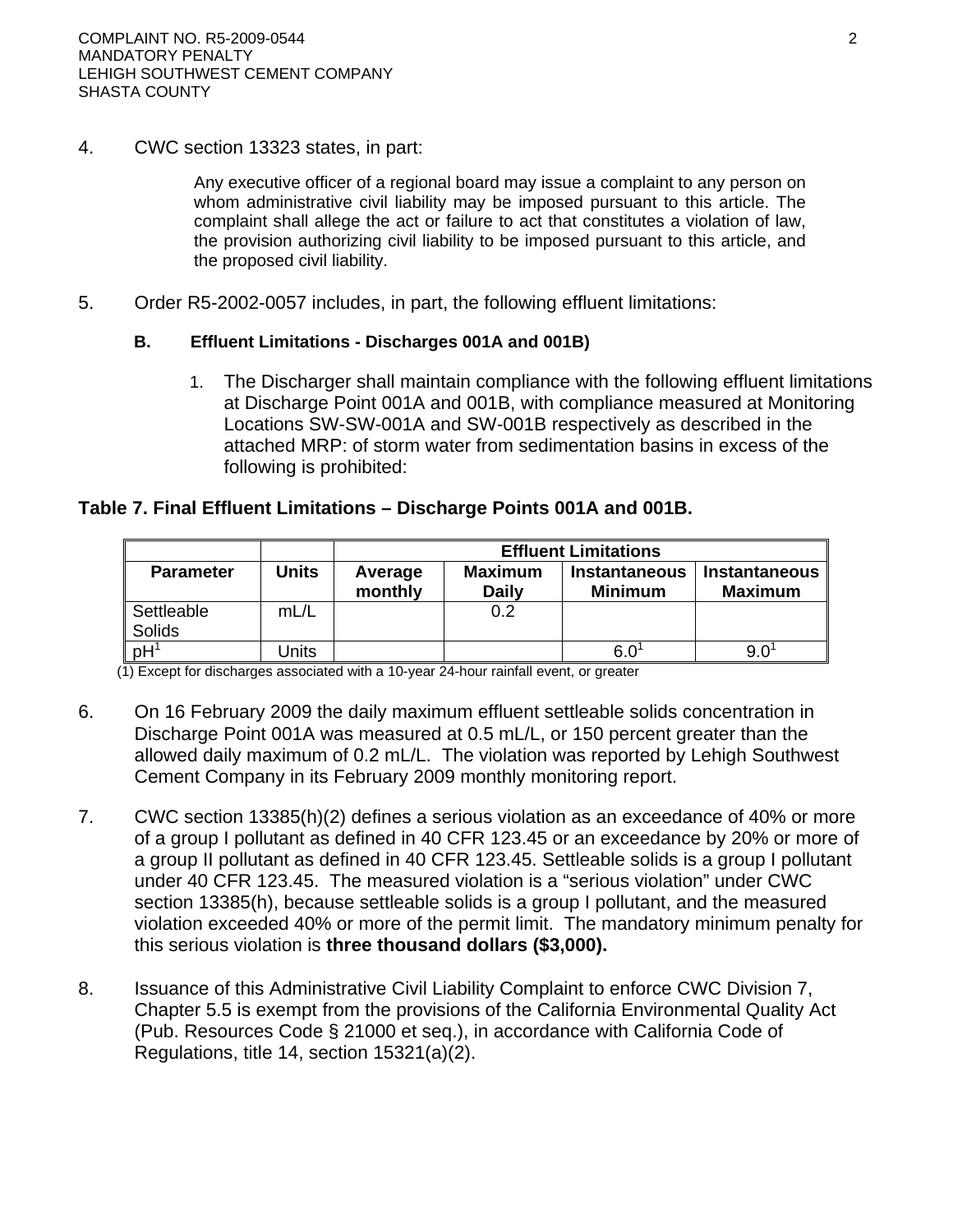# **LEHIGH SOUTHWEST CEMENT COPMPANY IS HEREBY GIVEN NOTICE THAT:**

- 1. The Assistant Executive Officer of the Central Valley Water Board proposes that the Discharger be assessed a Mandatory Penalty in the amount of **three thousand dollars (\$3,000).**
- 2. A hearing on this matter will be conducted at the Central Valley Water Board meeting scheduled on **13/14 August 2009**, unless the Discharger agrees to complete the attached following by **29 June 2009.**
	- a. Waive the hearing by completing the attached form and returning it to the Central Valley Water Board; and
	- b. Pay the proposed civil liability of **three thousand dollars (\$3,000)** in full.
- 3. If a hearing on this matter is conducted, the Central Valley Water Board will consider whether to affirm, reject, or modify the proposed Administrative Civil Liability, or whether to refer the matter to the Attorney General for recovery of judicial civil liability.

original signed by JAMES C. PEDRI, Assistant Executive Officer

> 28 May 2009 (date)